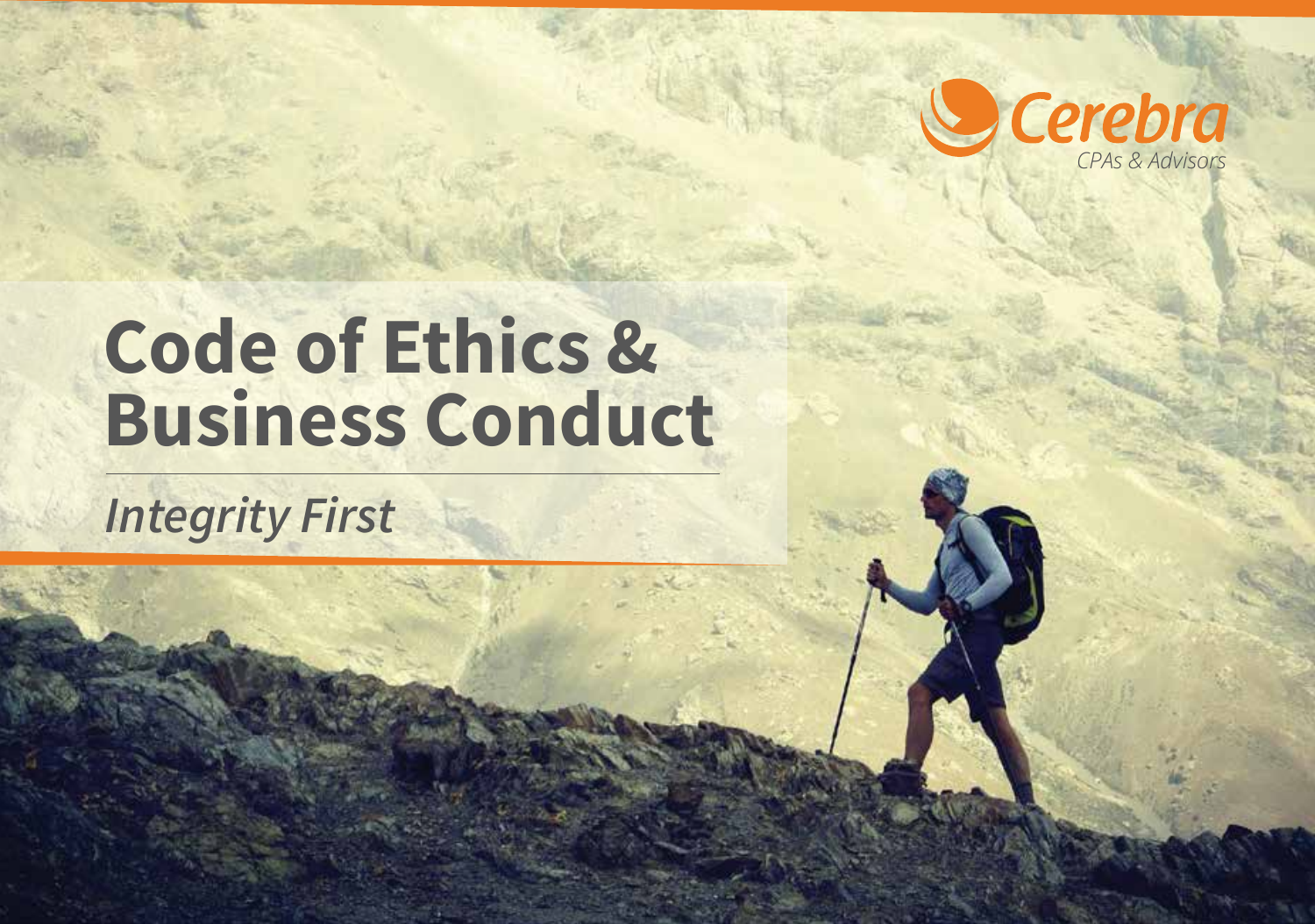*Cerebra is committed to the highest standards of ethical and professional conduct. Our Code of Ethics & Business Conduct is our guide to fulfilling this responsibility.*

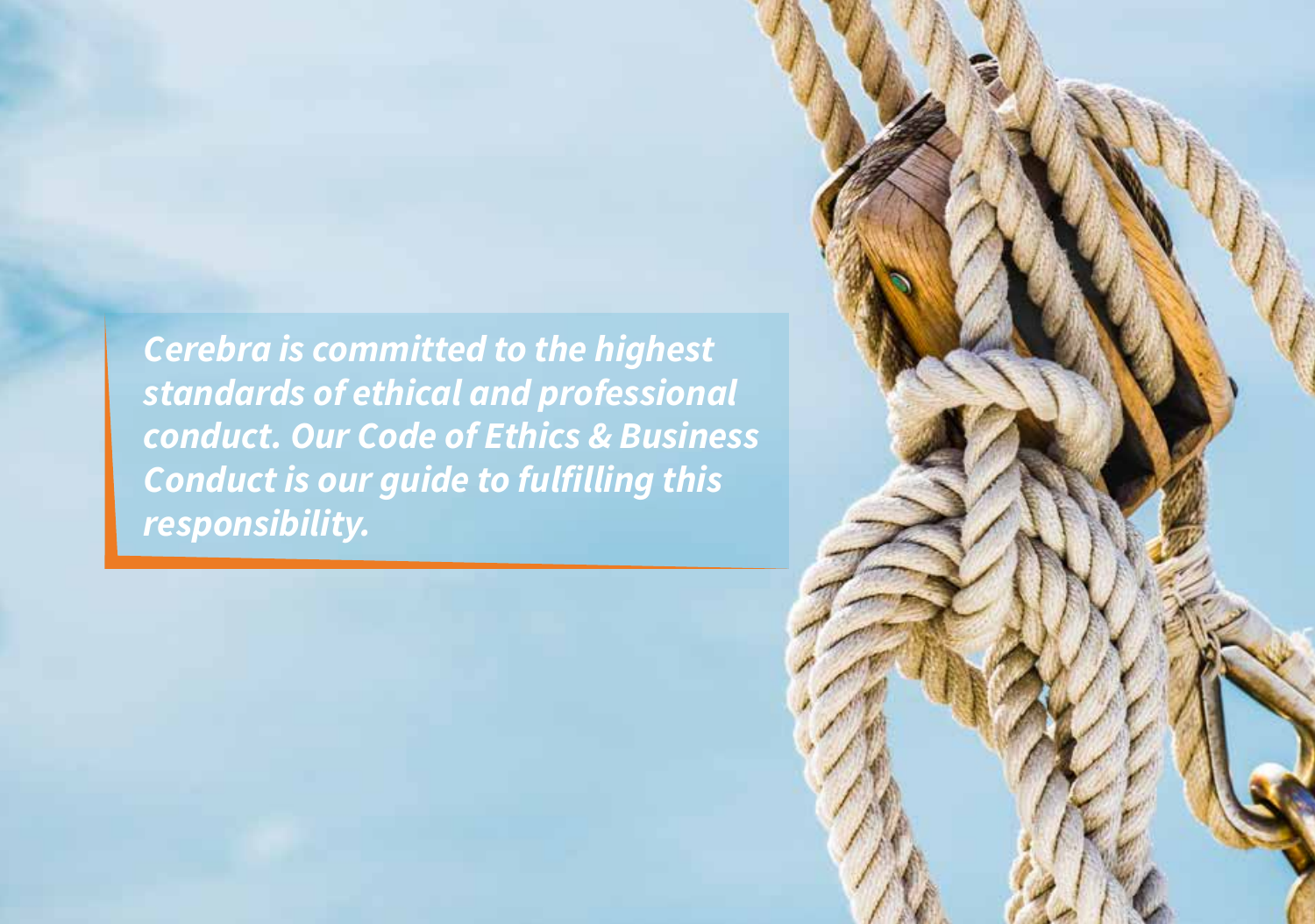### **-Content**

| <b>Fundamental Values</b>                  | 5              |
|--------------------------------------------|----------------|
| Our People                                 | 6              |
| <b>Our Clients and Business Partners</b>   | $\overline{7}$ |
| Client Acceptance                          | $\overline{1}$ |
| Communication                              | 7              |
| Time Recording and Fair Billing            | $\overline{1}$ |
| <b>Respect for Competition</b>             | 7              |
| Gifts and Entertainment                    | 9              |
| Conflict of Interest                       | 9              |
| <b>Compliance with Laws</b>                | 10             |
| <b>Anti-Corruption Laws</b>                | 10             |
| Zero-Tolerance to Off-the-Books Accounting | 11             |
| Records Accuracy                           | 11             |
| Money Laundering Prevention                | 11             |
| <b>Protecting Confidential Information</b> | 12             |
| <b>Our Role in Community</b>               | 13             |
| Sustainable Practices                      | 13             |
| <b>Community Service</b>                   | 13             |
| Respect People and Community               | 13             |
| Our Code - Our Responsibility              | 14             |
| <b>Making Ethical Decision</b>             | 14             |
| Speak Up and Getting Support               | 14             |
| Zero Tolerance on Retaliation              | 14             |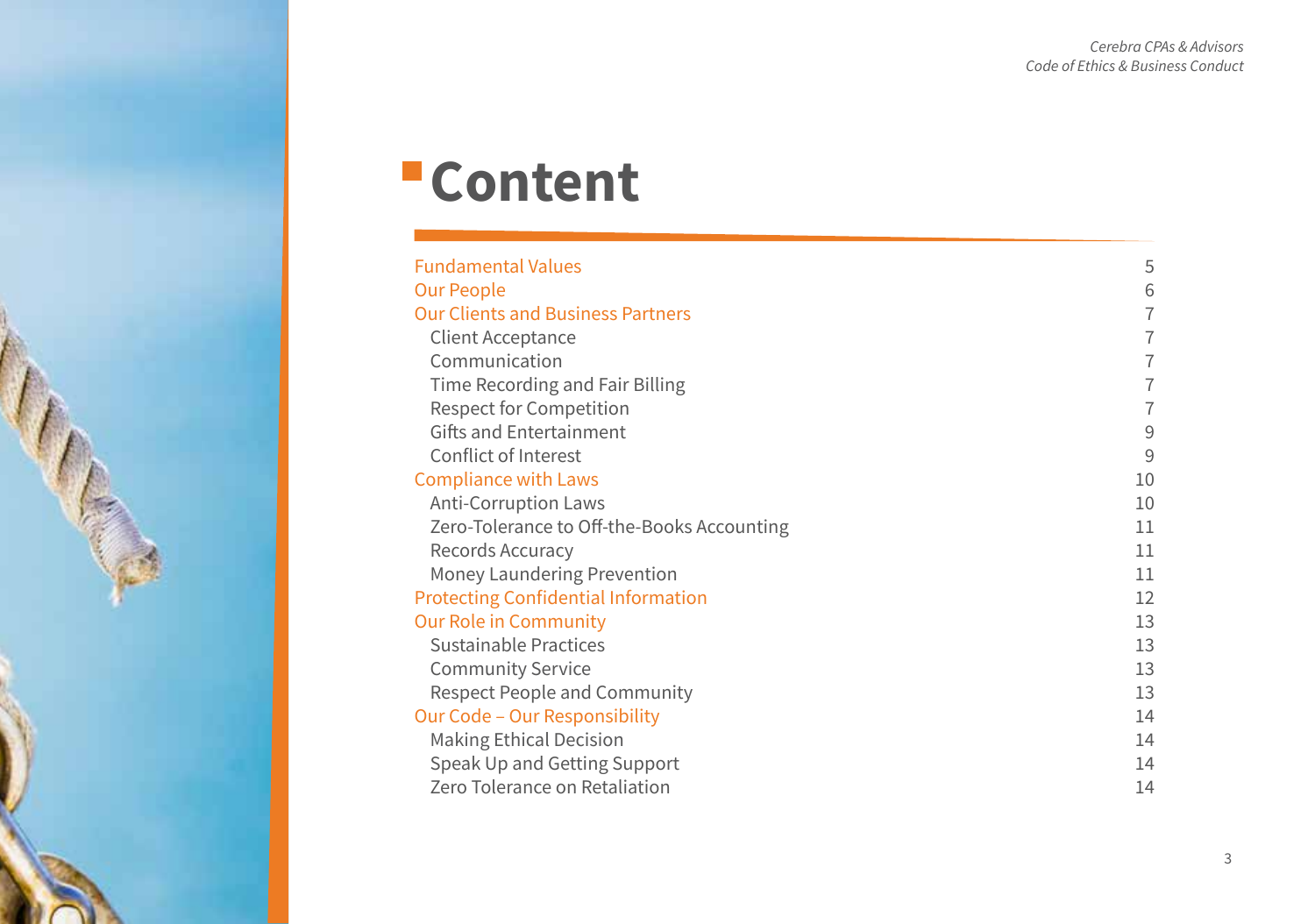

Fikret Sebilcioğlu CFE, CPA, TRACE Anti-Bribery Specialist Managing Partner

### **Foreword**

Dear Colleagues,

Welcome to the Code of Ethics and Business Conduct of Cerebra CPAs & Advisors (Cerebra). This Code serves as a framework for ethical decision making within Cerebra and is a communication tool that informs internal and external stakeholders about what is valued by Cerebra, our employees, and management.

"Integrity First" means putting integrity into action each day with the choices we make. It is the responsibility of all employees to comply with the Code, by making the right choices and doing the right things for Cerebra and ourselves, our clients and our communities within the law and our professional responsibilities.

Our Code of Ethics and Business Conduct builds on our fundamental values by providing details regarding expected behaviours and drives our culture of business ethics, compliance, transparency, and accountability. These behaviours provide a foundation for making better ethical decisions by setting the ground rules for our behaviour.

The world is changing very fast, but the process of making right decision remains unchanged. This Code is the most critical tool for us to ensure that we put integrity first in everything we do and we are always doing the right things.

I always want you to bear in your mind while making your decision: We, as Cerebra people, dare to lose money, not integrity. Thank you for doing your part.

Sincerely,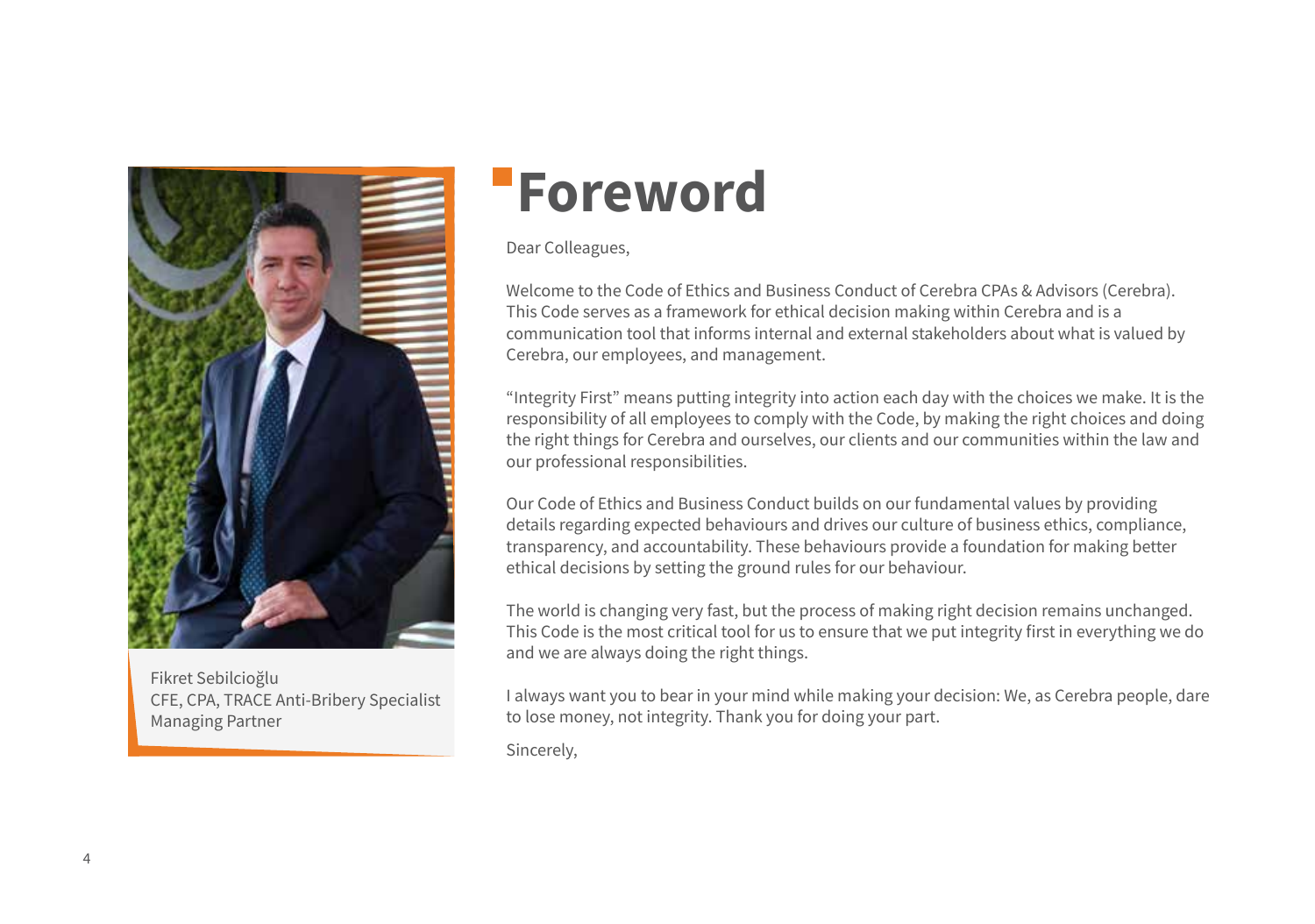### **Fundamental Values**

*Our fundamental values represent the very core of our character as a firm. They are what make us a firm worthy of trust. They guide our decisions and actions.*

| Integrity &<br>Transparency                                                                                                                                                                                                                                                                                                                              | Independence &<br>Objectivity                                                                                                                                                                                                                                                                                                                                    | Professional<br>Competence &<br>Due Care                                                                                                                                                                                                                                                                                                                                                 | Confidentiality                                                                                                                                                                                                                                                | Professional<br><b>Behaviour &amp;</b><br>Accountability                                                                                                                                                                                                                           |
|----------------------------------------------------------------------------------------------------------------------------------------------------------------------------------------------------------------------------------------------------------------------------------------------------------------------------------------------------------|------------------------------------------------------------------------------------------------------------------------------------------------------------------------------------------------------------------------------------------------------------------------------------------------------------------------------------------------------------------|------------------------------------------------------------------------------------------------------------------------------------------------------------------------------------------------------------------------------------------------------------------------------------------------------------------------------------------------------------------------------------------|----------------------------------------------------------------------------------------------------------------------------------------------------------------------------------------------------------------------------------------------------------------|------------------------------------------------------------------------------------------------------------------------------------------------------------------------------------------------------------------------------------------------------------------------------------|
| Cerebra attaches<br>extreme importance<br>to integrity and<br>transparency. Integrity<br>refers to the honesty<br>and impartiality we<br>expect from all our<br>people in their<br>decisions and actions.<br>Transparency means<br>sincerity and openness.<br>We are straightforward<br>and honest in all<br>professional and business<br>relationships. | Objectivity and<br>independence are critical<br>to our professional<br>responsibilities. We do<br>not allow bias, conflict of<br>interest or inappropriate<br>influence of others to<br>override our professional<br>judgments and<br>responsibilities. We avoid<br>relationships that impair<br>or may appear to impair<br>our objectivity and<br>independence. | Cerebra has a continuing<br>duty to maintain<br>professional knowledge<br>and skills at the level<br>required to ensure that a<br>client receives competent<br>professional service based<br>on current developments.<br>Our professionals act<br>diligently and in<br>accordance with<br>applicable technical and<br>professional standards<br>when providing<br>professional services. | Cerebra protects<br>confidential information<br>acquired as a result<br>of professional,<br>employment and business<br>relationships and do not<br>disclose it without proper<br>consent unless there is a<br>legal or professional right<br>or duty to do so. | Cerebra complies with<br>relevant laws and<br>regulations and avoids<br>any action that<br>discredits the profession.<br>We cultivate a culture of<br>appropriate professional<br>scepticism and personal<br>accountability which<br>drives quality of the<br>services we provide. |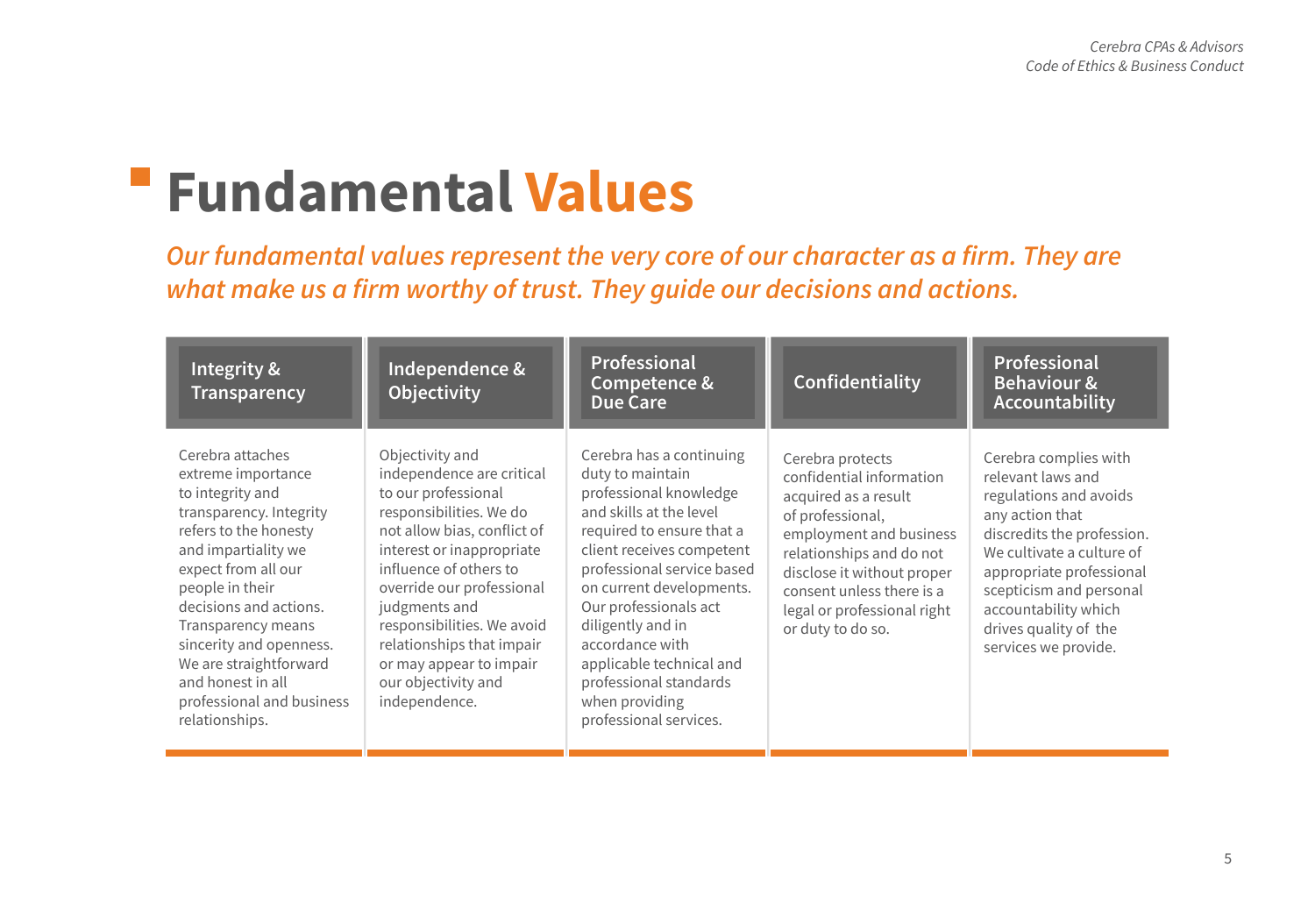

*We do take responsibility for our actions or admit if we are wrong.*

### **Our People**

It is Cerebra's policy to provide employees with a healthy, safe, and productive environment which is free from unlawful discrimination, verbal or physical harassment or abuse. All personnel are expected to support efforts to eliminate any actions or circumstances that undermine such an environment.

Each of us recognizes the importance of mutual respect when dealing with our colleagues. We deal fairly with our colleagues, treat them with respect and dignity.

Cerebra respects the privacy of its employees and will take an interest in what employees do outside of work only if it affects Cerebra's reputation or legitimate business interests. We only use personal information to comply with the law.





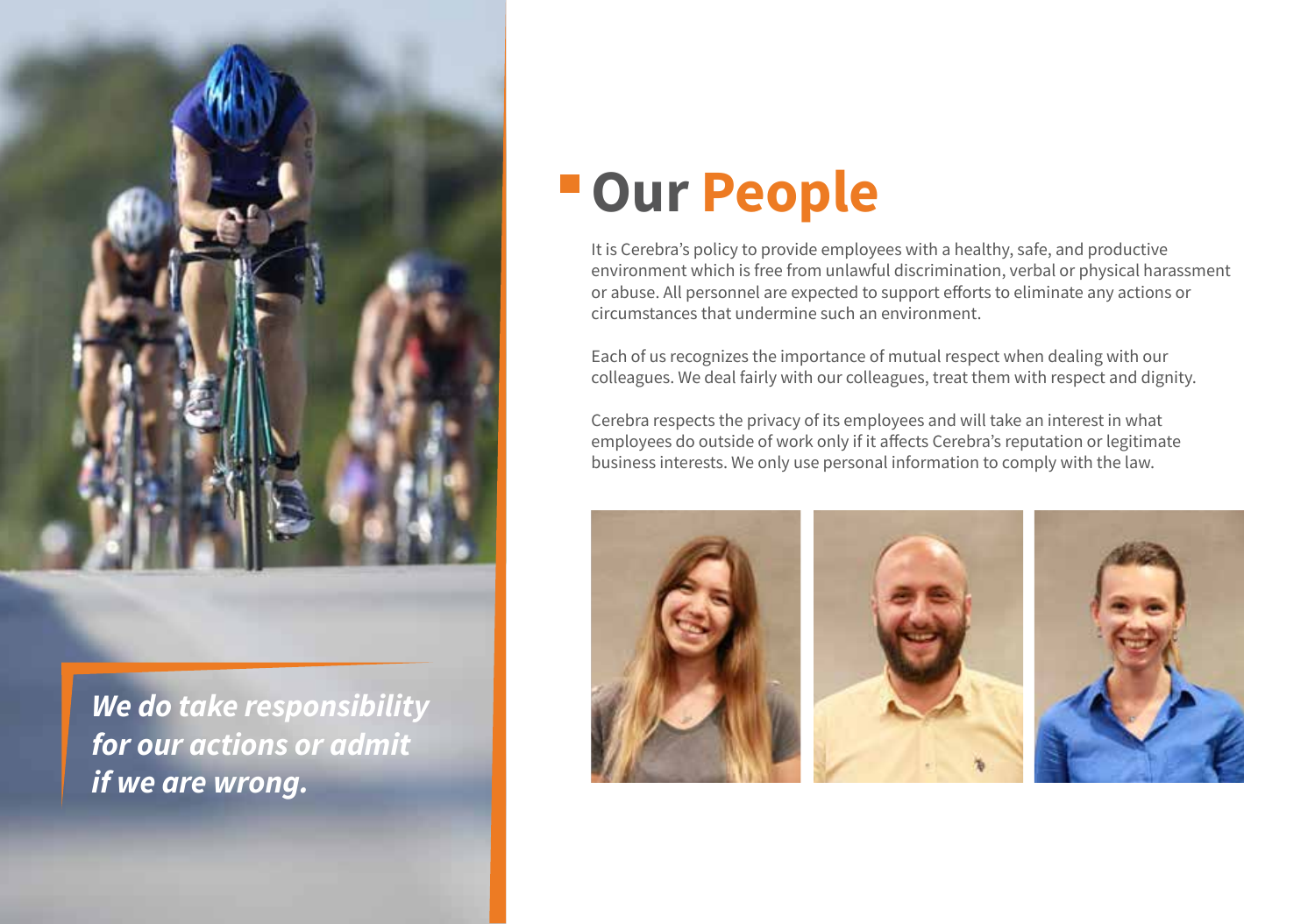### **Our Clients & Business Partners**

*We work to treat our clients, suppliers and business partners fairly, consistent with sound commercial practices and in compliance with applicable laws and regulations.*

#### **Client Acceptance**

We do not work with clients involved with unacceptable business practices or where an association may damage the reputation of Cerebra. We enter into business relationships only with third parties who meet the same ethical standards and adhere to the same rules and regulations by which we must abide.

We use our knowledge, expertise, and experience only for clients which strive for complete and accurate financial statements and a better internal control system including accountable and transparent business processes. We do not accept clients which ask us for using our knowledge, expertise, and experience to conduct unethical or unlawful transactions.

#### **Communication**

We are straightforward and transparent in our communication with clients. We do not tolerate any inappropriate pressure from clients or others that would direct us to amend or manipulate our actions against what we believe is right.

We are objective and courageous and we address tough situations proactively and sensitively. We are not afraid to provide difficult or unwelcomed advice to our clients.

#### **Time Recording and Fair Billing**

We have a professional duty to provide our clients with accurate, complete and timely reports on the work we do. We always charge fair and reasonable fees that reflect the value of the services provided and responsibilities assumed. We bill clients for our services in accordance with the terms of the engagement. We ensure that quality, professional standards, regulatory requirements and contractual obligations are not compromised for the sake of higher profitability.

#### **Respect for Competition**

It is our policy to lawfully compete in the marketplace. We never gather competitive information in a deceptive, unlawful, or inappropriate manner.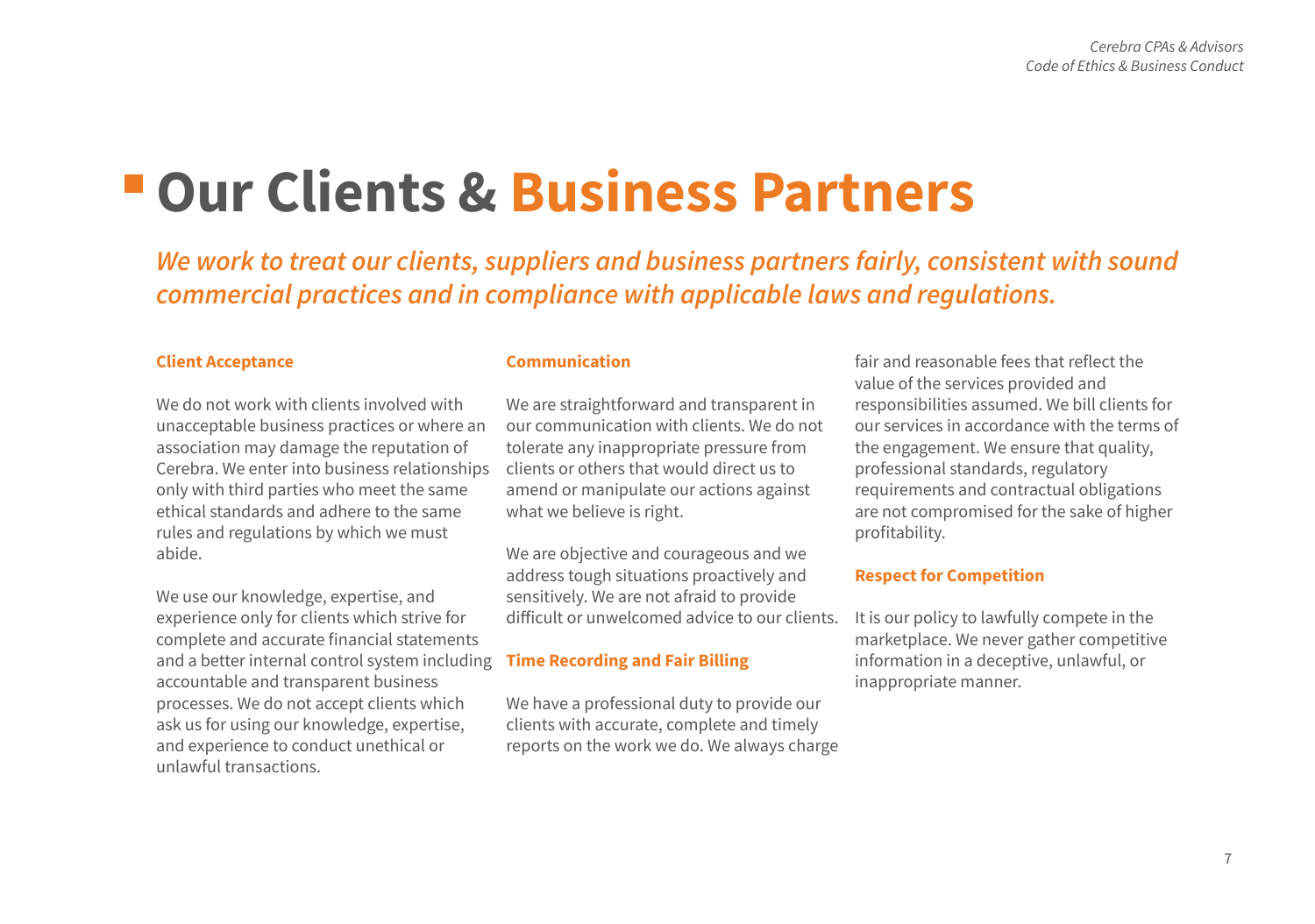*We are not afraid to provide difficult or unwelcomed advice to our clients.*

虾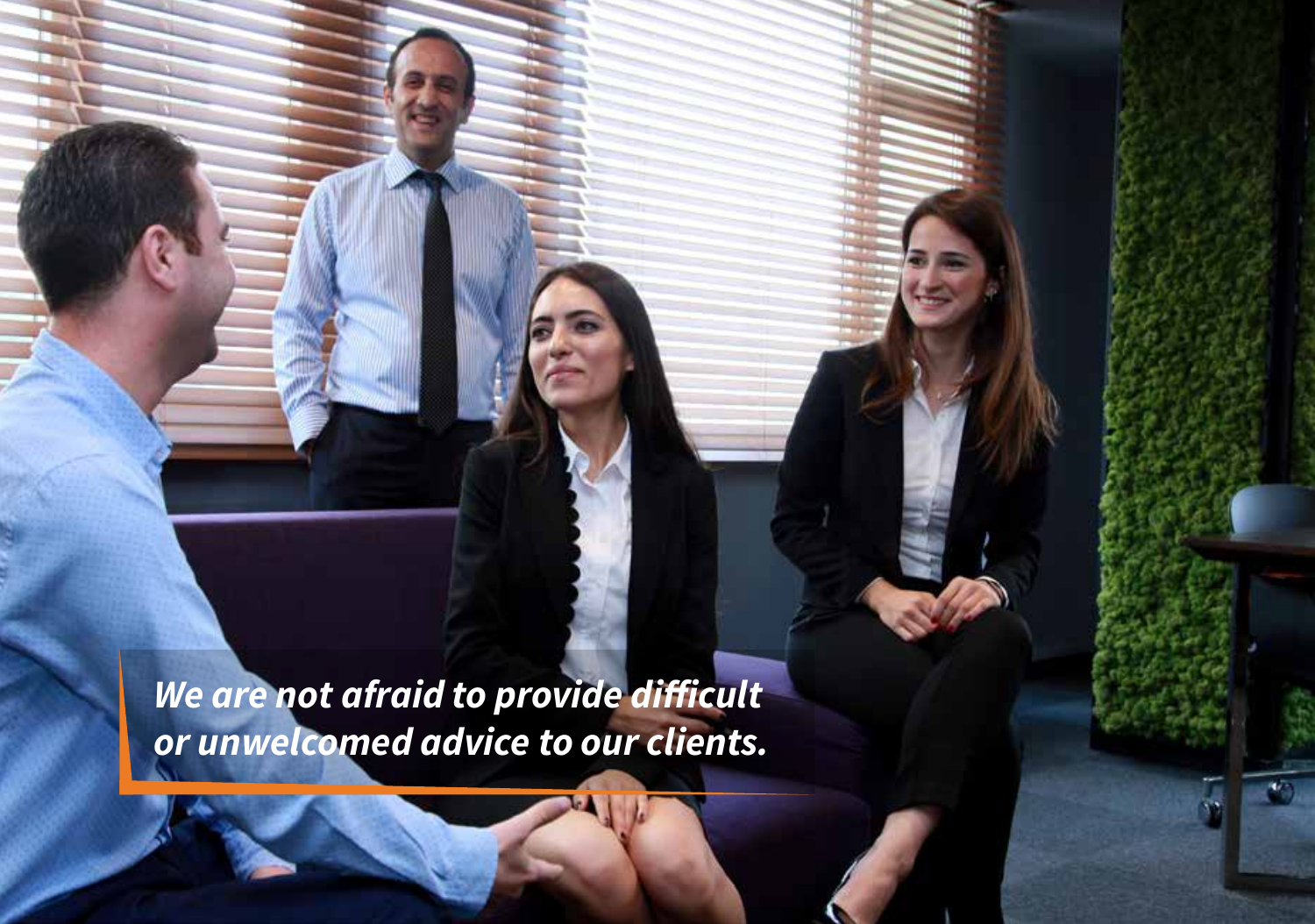### *Our relationships must reflect our ongoing commitment to doing business with integrity. Cerebra does not give or accept gifts, hospitality or entertainment that could raise concerns about our integrity.*

We promote Cerebra's services honestly and compete fairly. Cerebra does not initiate any actions to gain clients from competitors unless clients approach Cerebra as part of a formal proposal process.

#### **Gifts and Entertainment**

We do not offer, give, ask for or accept gifts, entertainment or other similar benefits with the intent of obtaining or retaining business or otherwise improperly influencing the client's decisions or business affairs or our own behaviour.

Appropriate business courtesies e.g. in the context of promotional events or product launches are not considered to be bribes. However, as accepting or receiving gifts and hospitality can be open to abuse or generate actual or perceived conflicts of interest, this should always be legitimate and proportionate in the context of Cerebra's business activities.

To ensure that the exchange of business courtesies could not be construed as a form of bribery, business courtesies should be all of the following:

- Appropriate value and compliant with applicable laws
- Consistent with the policies of both the giver's and the recipient's employer
- In no way offered or accepted with the intent of obtaining or retaining business or otherwise improperly influencing a company's business affairs or decisions, or our own behaviour; and
- Properly approved and reported in compliance with local policies.

#### **Conflict of Interest**

In all actions and relationships which may affect Cerebra or where any employee represents or negotiates on behalf of Cerebra, we must not misuse the authority or influence of our positions. We avoid acts and situations which are improper, might give an appearance of impropriety or might impair their good judgment when acting on behalf of Cerebra.

The following are examples of circumstances that are likely to result in a violation of this policy and in any event must be disclosed to determine if a conflict of interest exists:

- Having an interest in a client that does business with Cerebra.
- Borrowing or accepting money, gifts or other favours from a client doing business with Cerebra.
- Engaging in a competing business.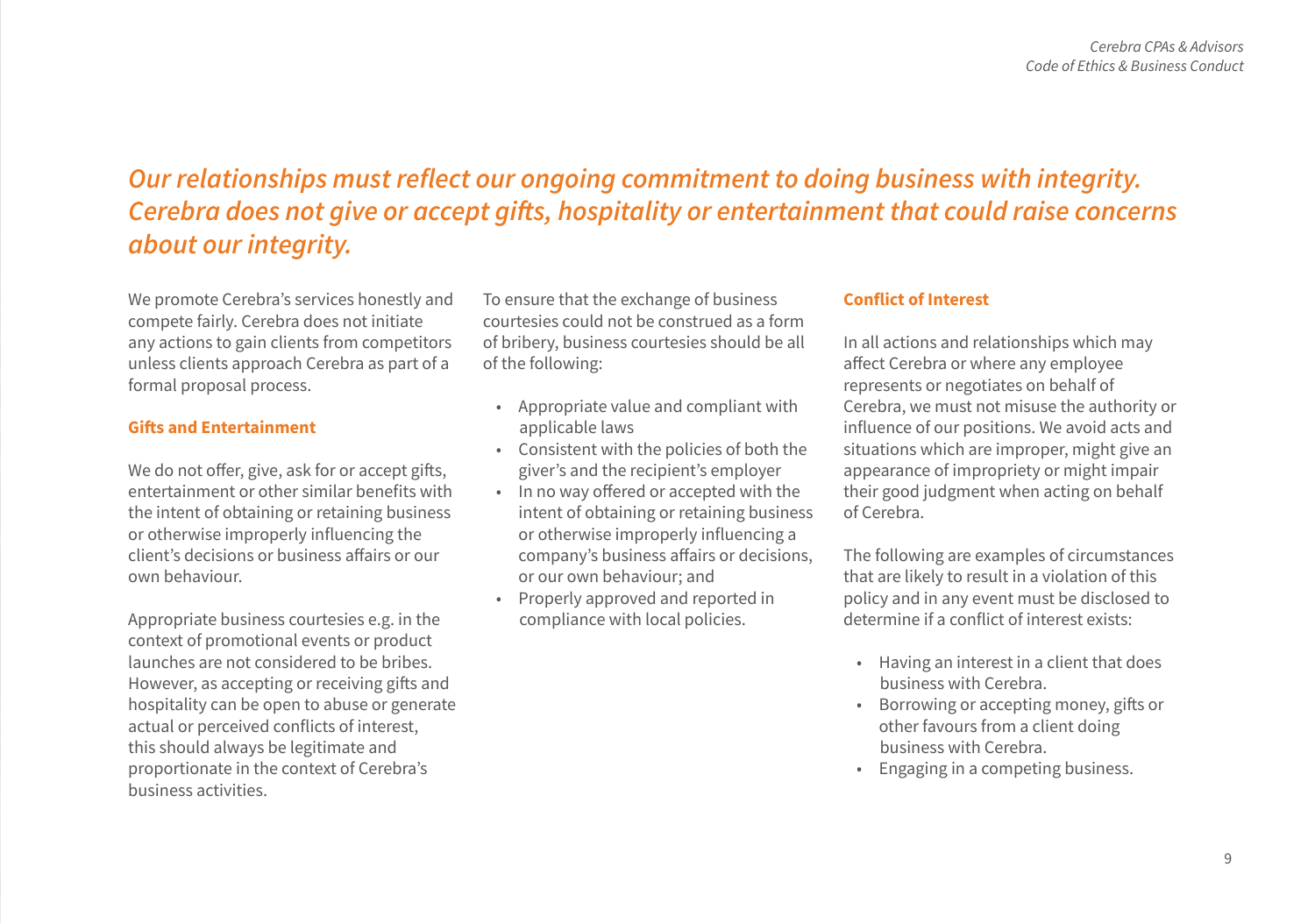## **Compliance with Laws**

### *Cerebra and its employees are bound by the law. Compliance with all applicable laws and regulations will never be compromised.*

#### **Anti-Corruption Laws**

Cerebra is committed to ethical business conduct and is against corruption in any form.

We do not solicit, accept, offer, promise, pay bribes or anything of value (including, but not limited to gifts, entertainment, hospitality, political contributions, charitable contributions, employment opportunities, and facilitation payments) whether directly or through a third party.

Cerebra expects all of its personnel, to know, understand, and abide by anti-corruption laws and internal policies applicable to the business they conduct. Any payments made by, or on behalf of Cerebra must be lawful and made only for legitimate business purposes.

#### **Governmental entities**

We apply zero-tolerance policy when we do business with government entities and we do not offer anything of value including gifts or entertainment to public officials. We strictly comply with the anti-corruption laws including the U.S. Foreign Corrupt Practices Act (FCPA), the U.K. Bribery Act, the Organization of Economic Cooperation and Development (OECD) Convention on Combating Bribery of Foreign Officials and similar laws enacted by other countries.

#### **Non-governmental entitles**

It may be acceptable to give or accept anything of value from/to "non-governmental clients" in accordance with internal procedures by getting proper approvals. We do not use or allow third parties to give bribes on our behalf, which is why we only work with approved vendors and service providers.

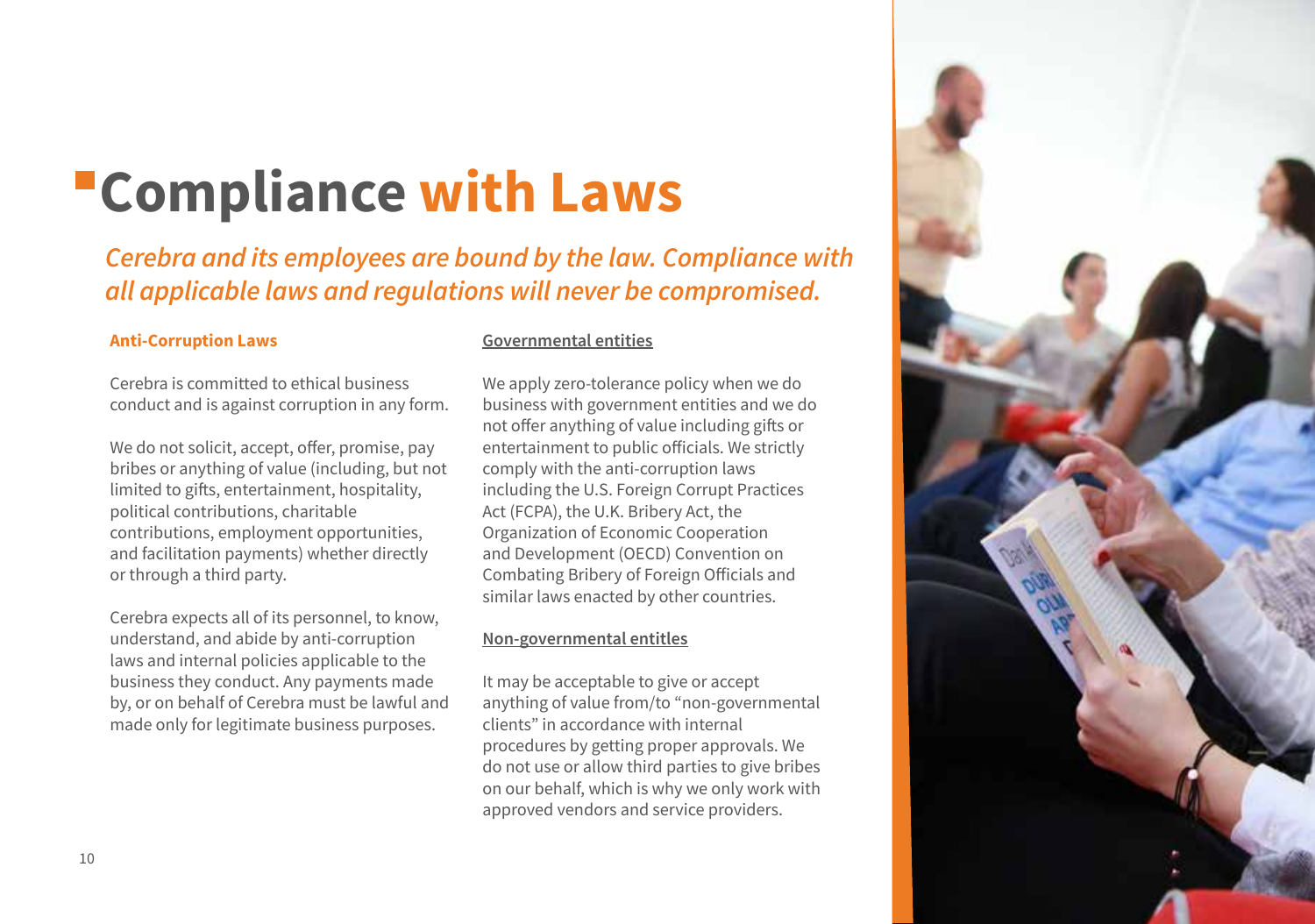



### *We do not create records that are false, incomplete, or altered or that do not reflect the true nature of transactions. This is considered fraud and is not accepted.*

#### **Zero-Tolerance to Off-the-Books Accounting**

We do not accept a client that has off-thebooks transactions. In case our existing client's management forces us to do off-thebooks transactions, we will reject to do that and this matter will be immediately communicated with those charged with governance or compliance department of our client. If this matter is not properly addressed by our client, we will stop conducting business and terminate the contract with immediate effect.

#### **Records Accuracy**

We maintain accurate and complete records to comply with regulatory, tax, and financial reporting requirements as well as to meet obligations to our clients. Cerebra personnel who enter information into Cerebra's business records (including, but not limited to, time, expense, and client billing records, regulatory, or other financial reports) have a responsibility to do in a truthful, accurate,

legible, complete, and timely manner and in accordance with Cerebra's policies and all legal and professional standards and regulations.

#### **Money Laundering Prevention**

Cerebra is dedicated to the fight against money laundering. We do business only with reputable clients involved in legitimate business activities using funds generated or obtained from legitimate sources. We are committed to complying with all anti-money laundering and anti-terrorism laws. We do not participate in or help clients participate in money-laundering activities.

We never conceal or help others to do so the sources of money to avoid disclosing its sources or uses. We do not participate in or facilitate transactions that involve proceeds that we know or suspect are from criminal activities, such as terrorism, narcotics, tax evasion, and fraud. We also do not help others use funds to finance such unlawful activities.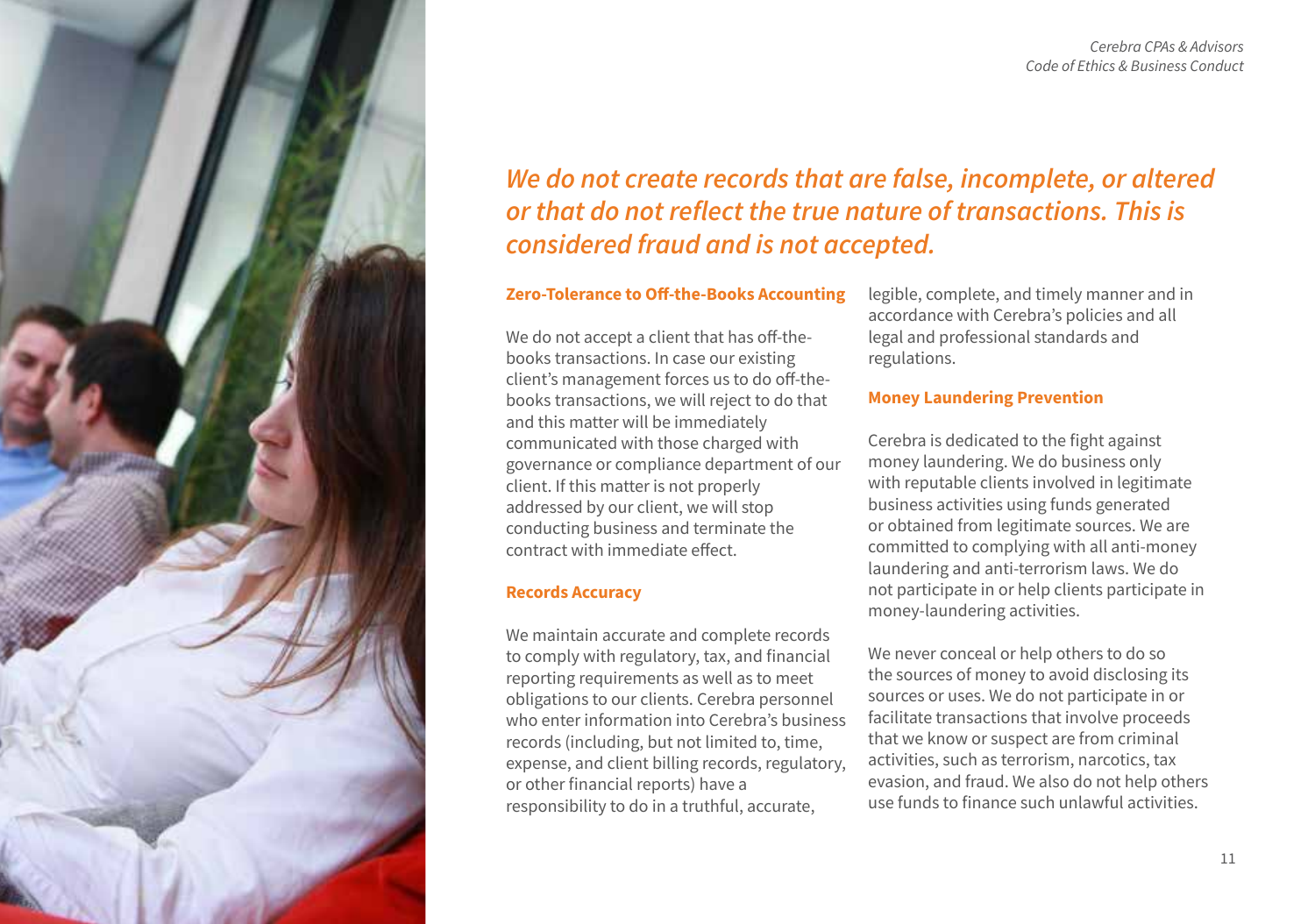

## **Protecting Confidential Information**

As accountants and advisors, we are privy to sensitive confidential information. At the same time, many of us need access to the Cerebra's confidential, proprietary information in order to do our jobs.

It is our responsibility to keep such information of Cerebra, clients, suppliers and other business partners confidential and protected, except where its disclosure is specifically authorized by Cerebra, permitted under rules of professional responsibility to which we are subject, or required by law.

All employees are expected to safeguard confidential information. This information includes, but is not limited to:

- Employee information
- Financial data, pricing information, costs, term and conditions
- Client and vendor lists
- Policy and procedures manuals
- Marketing and strategic plans
- Technological developments
- Intangible property

We do not review, discuss, disclose, copy or use any copyrighted, licensed or confidential Cerebra, client, supplier or third-party information except as authorized, and without first making sure we have proper concent. We are cautious about discussing business matters with anyone outside of Cerebra, on the internet or within hearing distance of outsiders (for example, in elevators), including family and friends.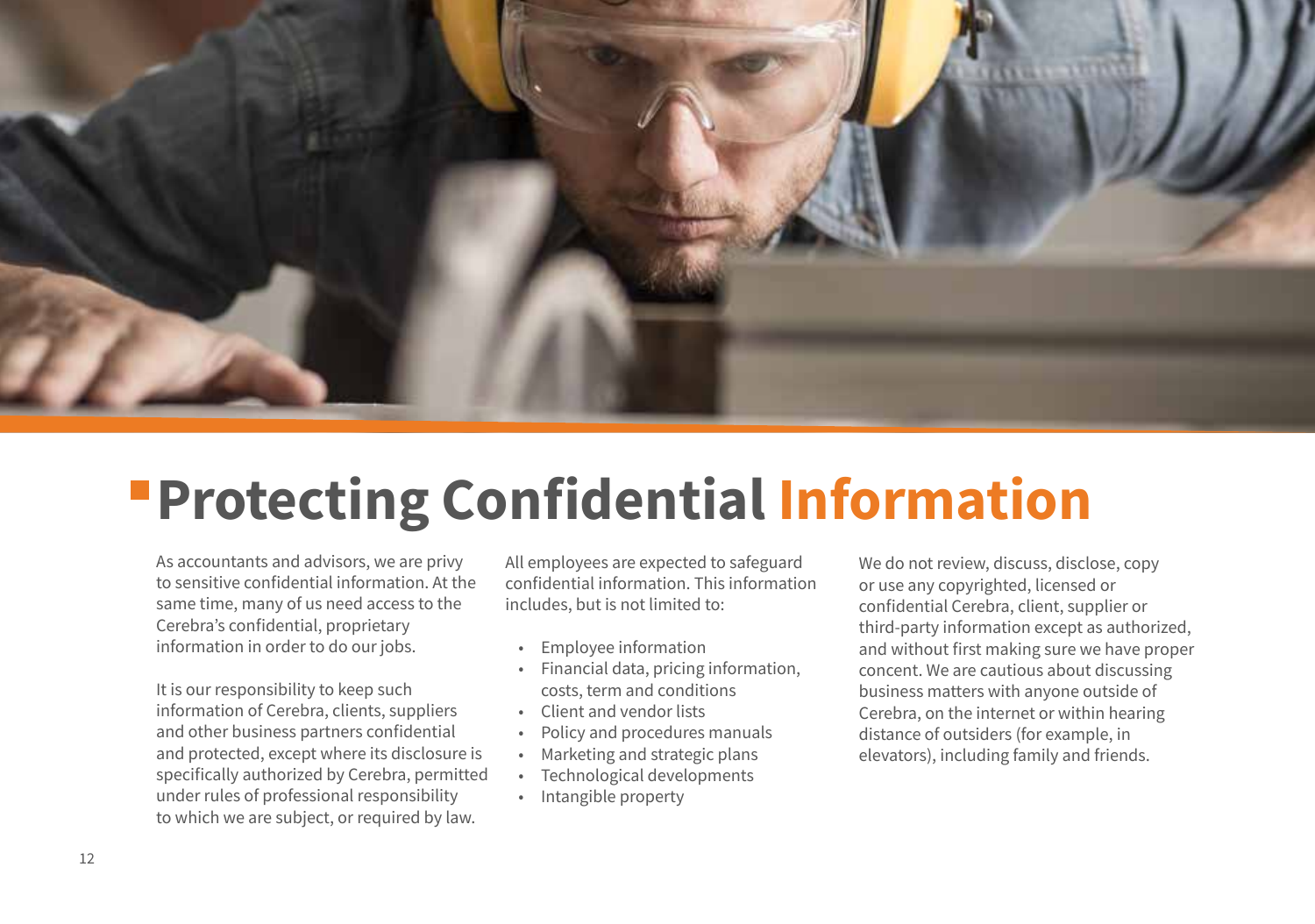## **Our Role in Community**

*We build networks in the community by working closely with clients, non-profit organisations and other stakeholders to contribute to society and the economy.*

#### **Sustainable Practices**

We demonstrate our dedication to the communities where we work by considering the environment in all our business activities. We comply with all applicable environmental laws and regulations. We show our respect for the environment by striving to minimize any environmental hazards, conserving and protecting natural resources, and managing our use of energy and other resources responsibly.

#### **Community Service**

We encourage personnel to support the community where we live and work through volunteerism and charitable activities. Participation in charitable and community activities are entirely voluntary.

#### **Respect People and Community**

Our dedication to our communities makes us a stronger firm and serves as the backbone to work with integrity. We have a responsibility to be a good and contributing corporate citizen in the community in which we work. We are committed to conducting our business activities in ways that honour ethical values and respect people and the community.

We aspire to the ten principles of the UN Global Compact.

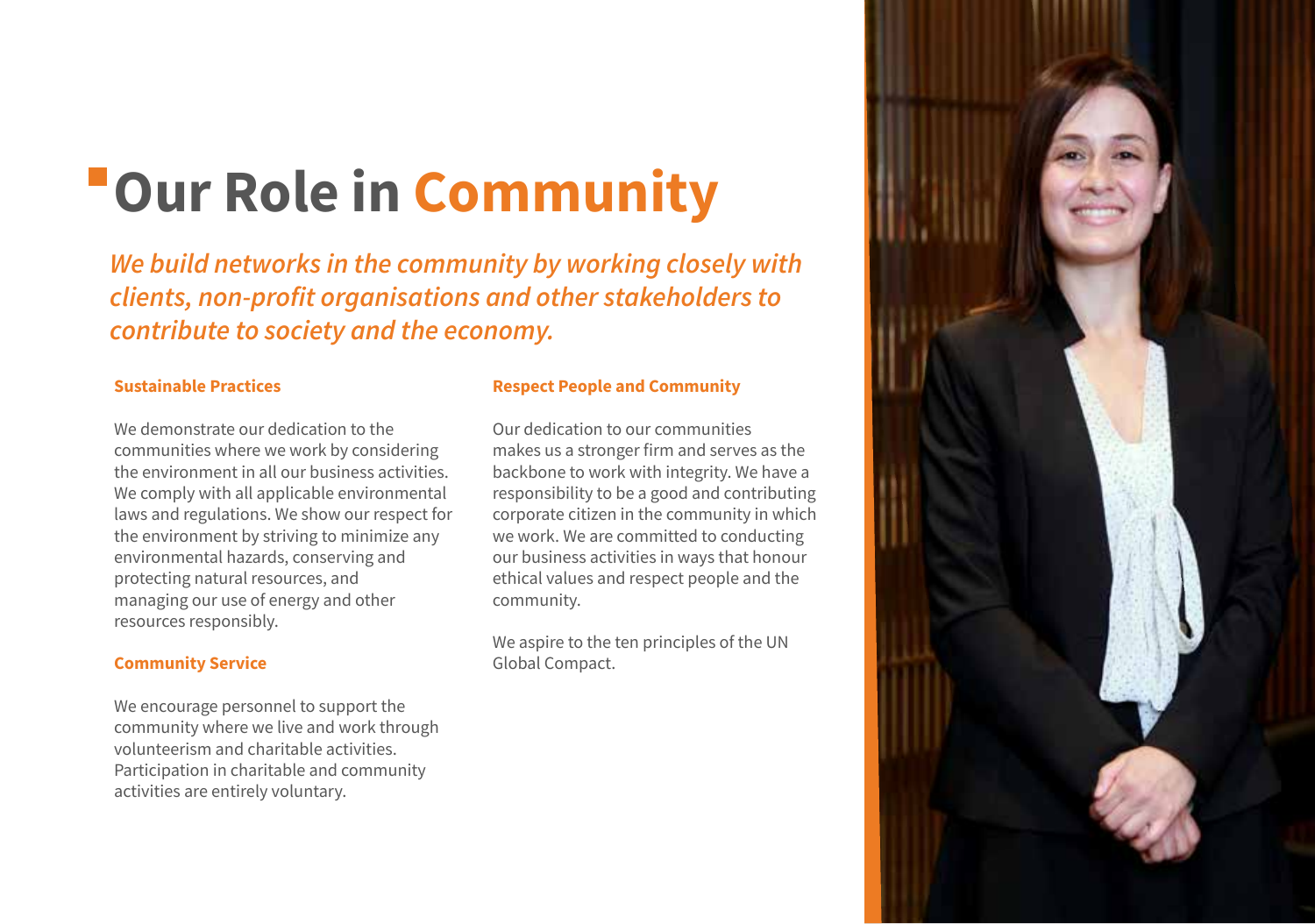### **Our Code - Our Responsibility**

*An open and honest dialogue is a precondition for Cerebra to maintain and continuously strengthen our integrity.*

#### **Making Ethical Decision**

Our Code is a public statement that Cerebra is committed to doing the business with integrity. The Code is not something you read once. It is a guide for putting our fundamental values into action. We are all responsible for reading and understanding how the Code applies to us. As this Code is not intended to be all-inclusive and cannot address every situation you may face, Cerebra relies on you to use good judgement and to speak up when you have questions or concerns.

We all need to show commitment to our culture and values by acknowledging that we have read, understood and agreed to abide by the Code. Cerebra works every day to transact its business in a fair and ethical manner and to set a high standard of business integrity. This requires us to make ethical decisions.

#### **Speak Up and Getting Support**

When you have a question or a concern about a potential or actual breach of this Code or applicable laws, it is your responsibility to raise the matter and contact the Ethics and Compliance Manager. If your questions cannot be answered or if you do not feel comfortable contacting the Ethics and Compliance Manager, contact the Managing Partner directly.

#### **Zero Tolerance on Retaliation**

Cerebra does not tolerate intimidation or retaliation against anyone who raises a concern, makes a report or cooperates in an investigation. We consider acts of retaliation to be misconduct. Retaliation is not just malicious and contrary to our core values, it also undermines the culture of openness and trust we are determined to maintain.

Any threat of retaliation can hinder investigations and prevent people from coming forward with concerns.

We recognize speaking up is not always easy and we want to make the decision to speak up as simple as possible. If you think that you or someone you know has experienced retaliation, contact the Managing Partner directly.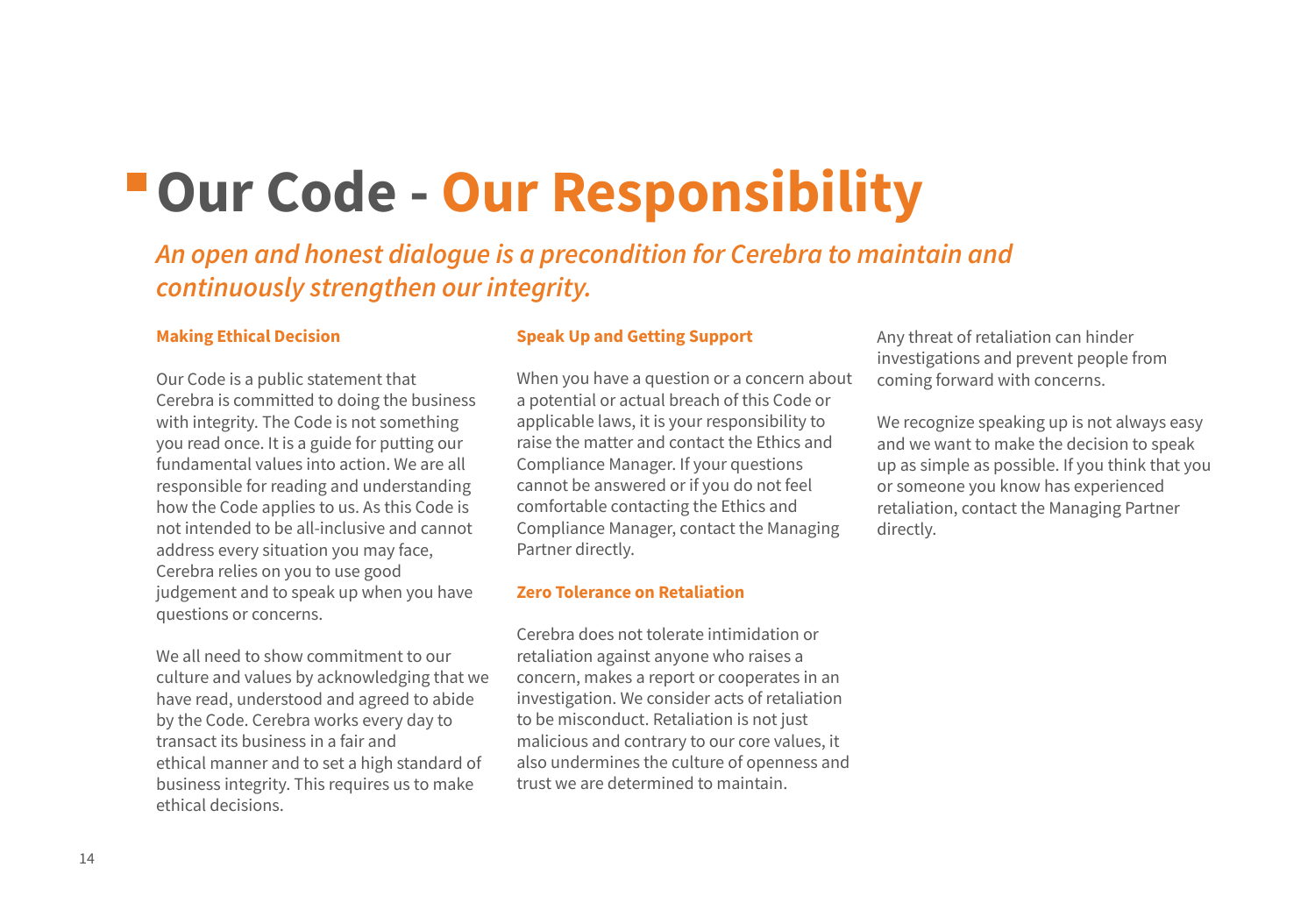*We do not tolerate any inappropriate pressure from clients or others that would direct us to amend or manipulate our actions against what we believe is right.* 

**Code of Ethics & Business Conduction**